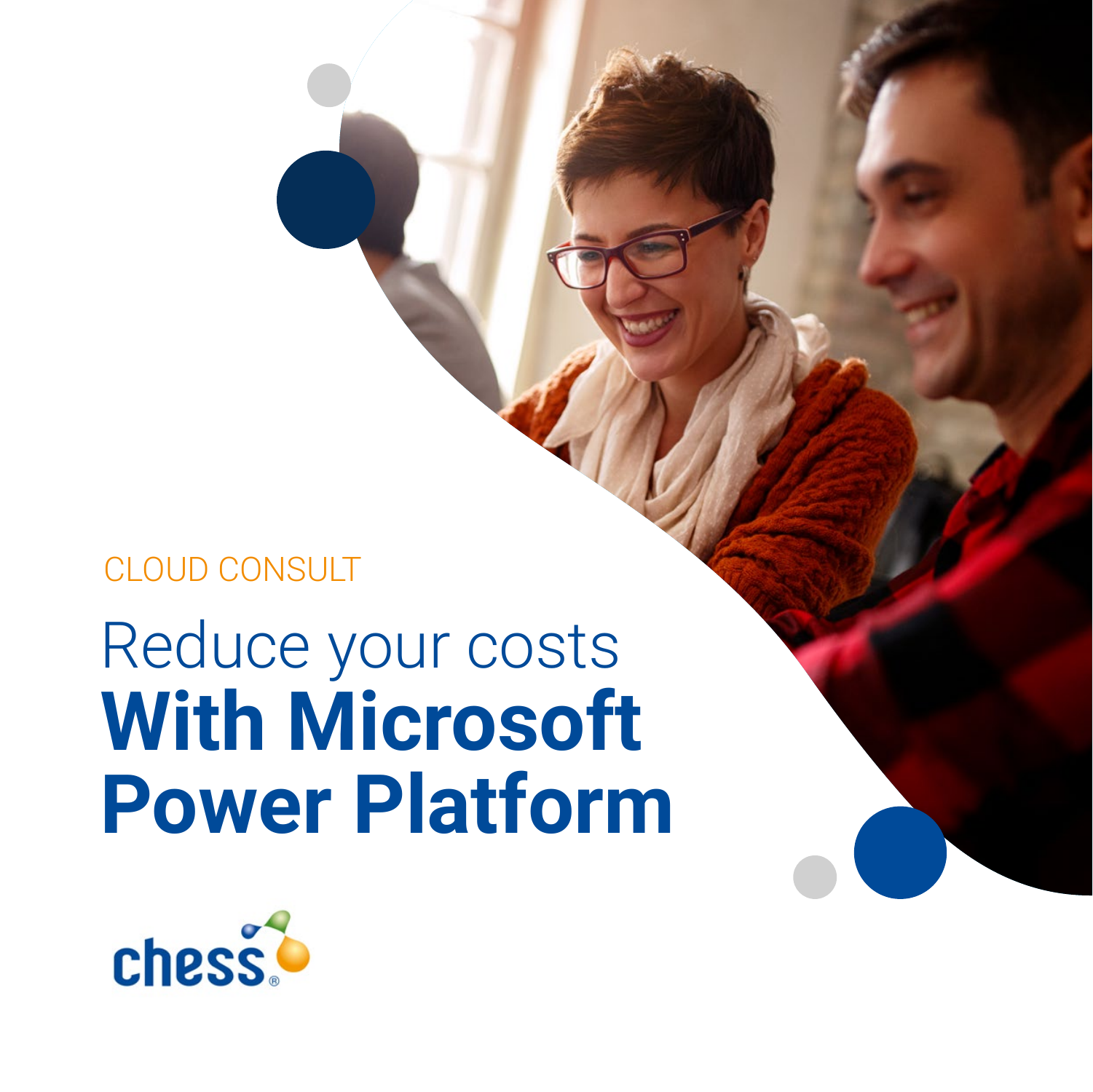## **Microsoft Power Platform - what is it and how can it help my business**

Microsoft Power Platform allows you to adapt to a changing business environment quickly analyse data, build solutions, automate processes. It bridges the gap between the data you already have and the solution you need to analyse and visualise the information.



#### **Power BI**

Make business analytics accessible at all levels of your company to enable datadriven decisions.



#### **Power Apps**

Improve business flexibility and help solve business challenges with low code tailored applications.



#### **Power Automate**

Drive efficiency by automating repetitive business processes allowing you to focus on generating business value.



#### **You can enhance Microsoft Teams by integrating it with the Power Platform to automate collaboration tasks, create productivity tools and promote datadriven decisions – all in a single platform.**

*Source: Streamline your business processes with Microsoft Teams and the Microsoft Power Platform, Microsoft Ignite 2019*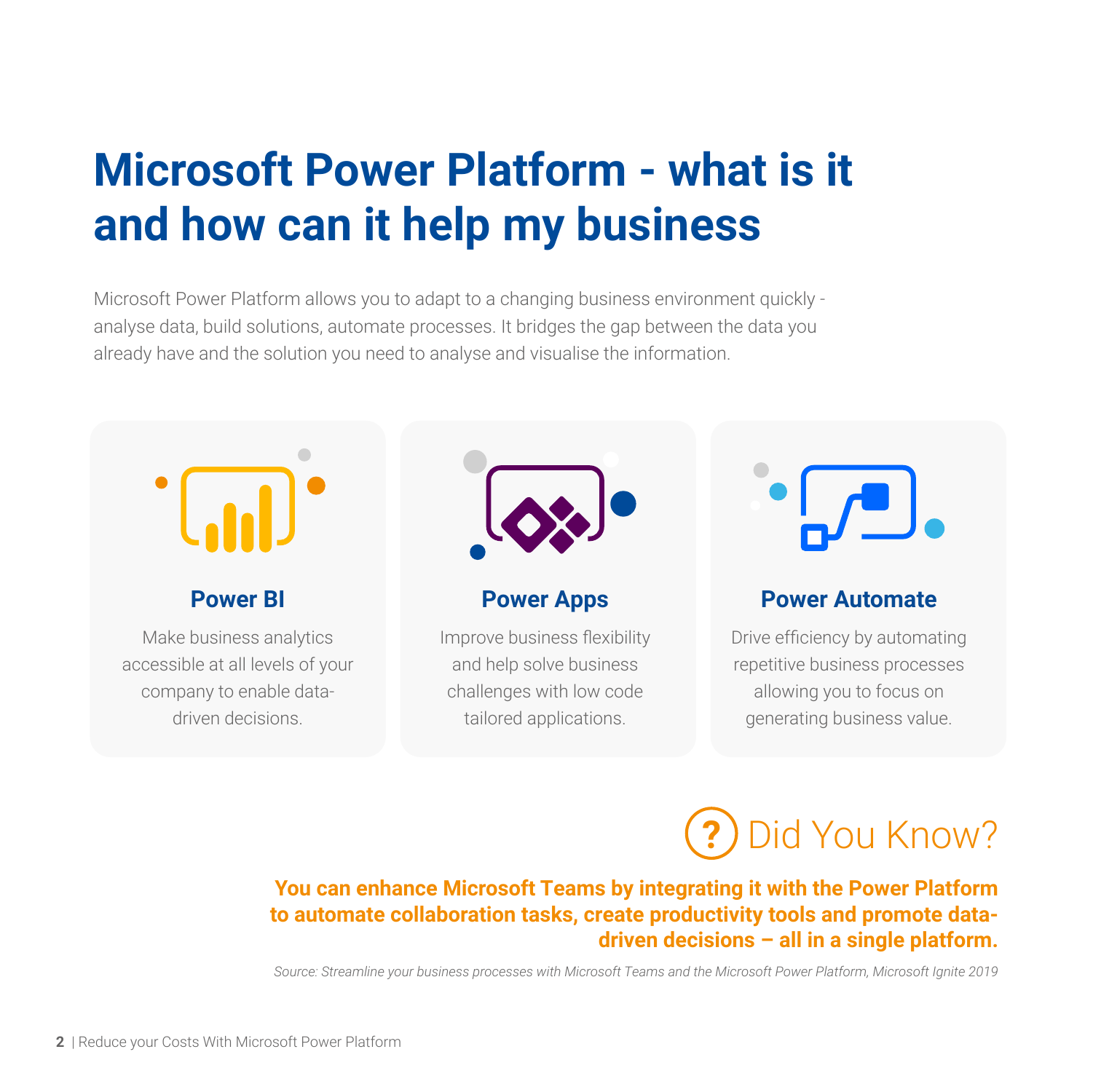## **Reduce your costs with the Power Platform**







Source: The Total Economic Impact Of Power Apps And Power Automate, 2019, Forrester Professionals, Q1 2019

### **A Recognised Leader**

## **Gartner**

Gartner 2020 Magic Quadrant for Analytics and Business Intelligent Platforms

Gartner 2019 Magic Quadrant for Enterprise Low-Code Application Platforms

### **FORRESTER®**

The Forrester Wave™: Enterprise BI Platforms (Supplier-Managed), Q3 2019

The Forrester Wave™: Low-Code Development Platforms for AD&D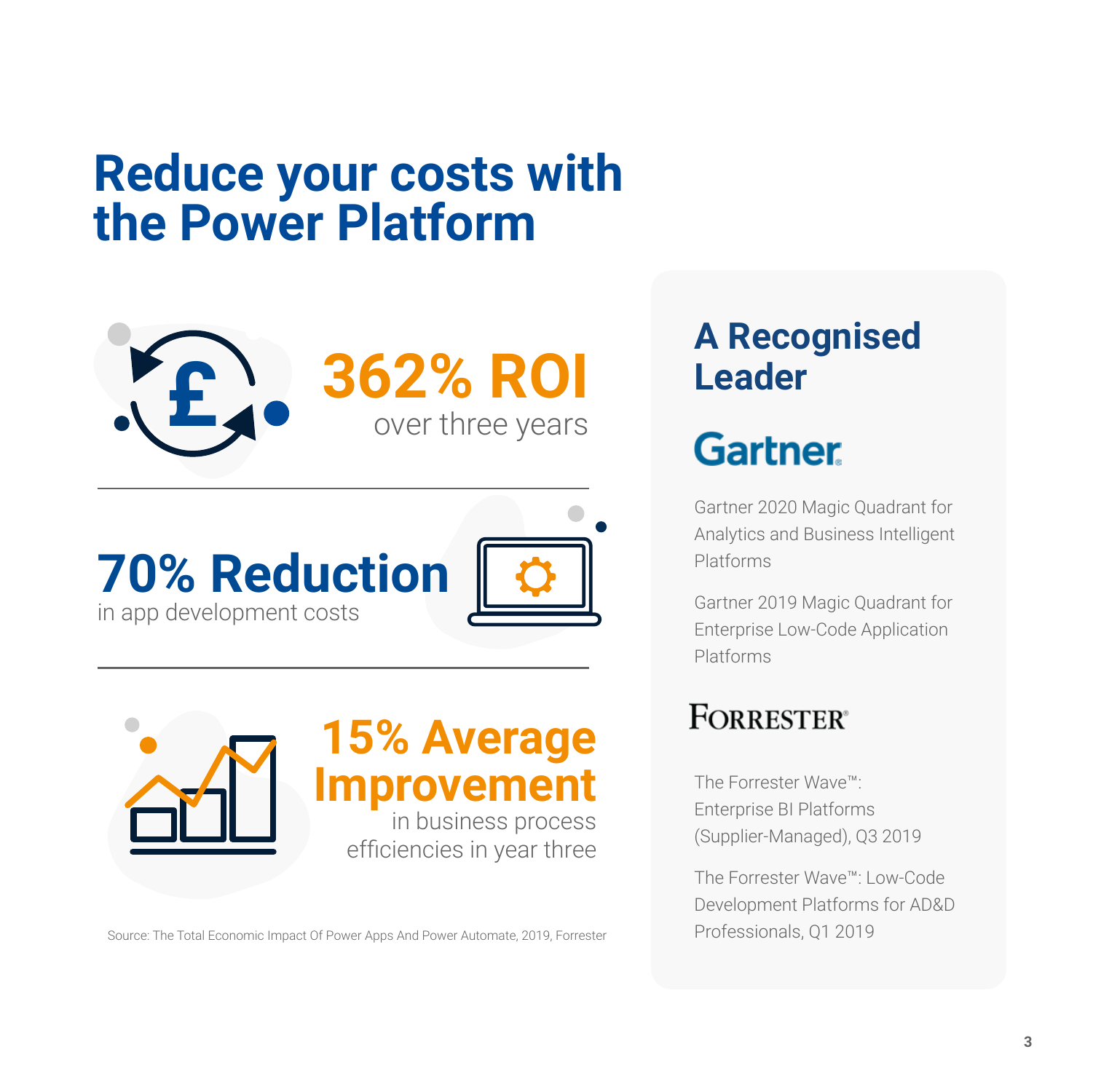## **Using the Power Platform in Chess**

**The Recruitment team at Chess struggled to keep track of vacancies requested by leaders throughout the business and potential candidates that may be suitable for these vacancies. They needed a quick, cost-effective solution that could be accessed and monitored by all team members.** 

#### By working together with the Development team they came up with the following projects:

- An application to add and amend current vacancies within the business
- An application to record and update candidate profiles
- Collaborative and shared content with communication features
- Ability to tie recruitment functions together within a single, secure workspace

With the ability to move away from spreadsheet-based recruitment, the recruitment team became more efficient and accurate. The applications allowed to free up time which is better spent engaging with potential candidates.

**Automating parts of the recruitment process at Chess using the Power Platform helped us save more than £57k just in**  Aute<br>
rec<br>
Che

**the first year.**<br>
ANNE BINNIE<br>
PEOPLE SUPPORT DIRECTOR, CHESS ANNE BINNIE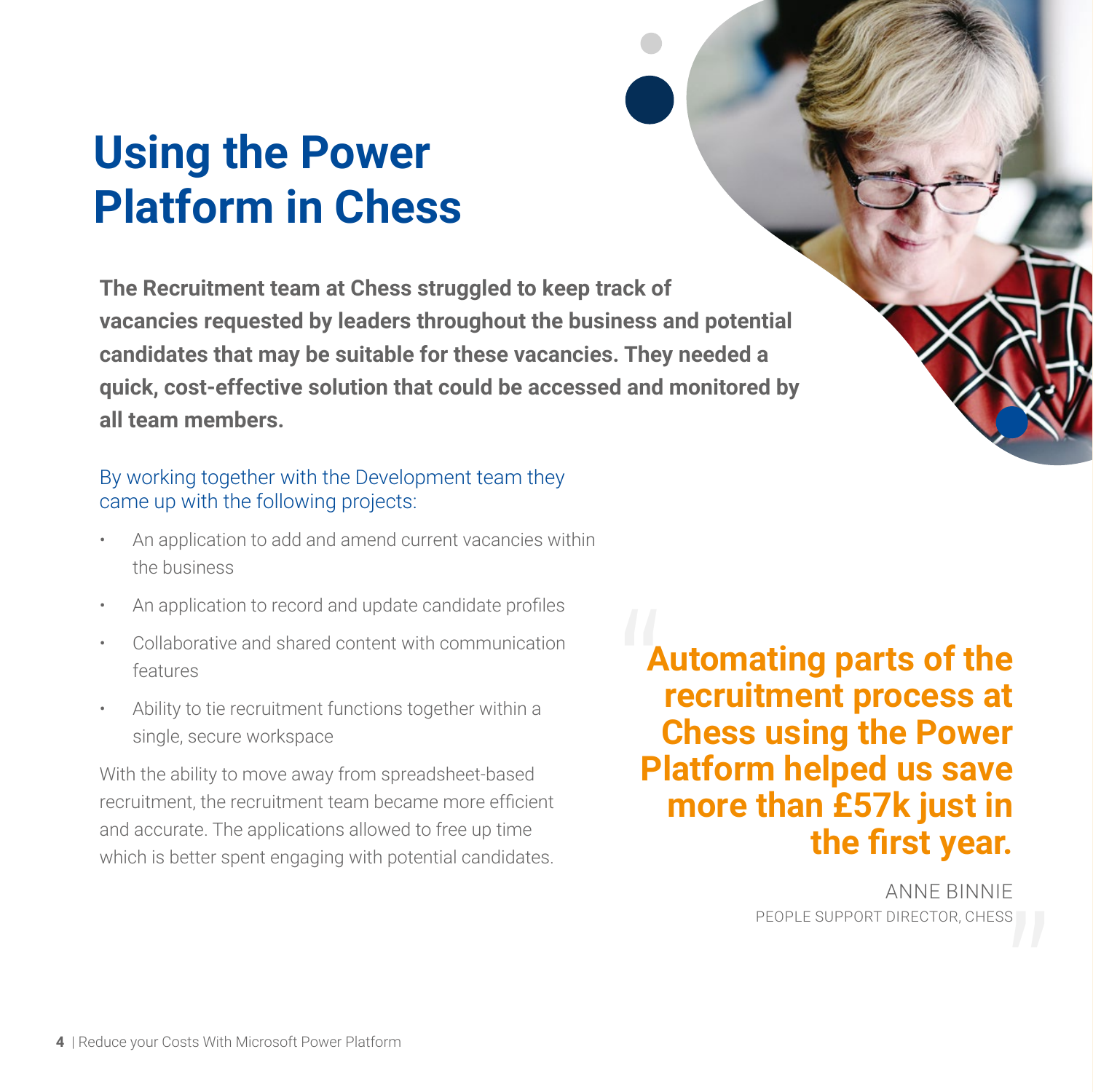## **Analytics Delivery with Power BI**



Our Analytics Delivery is a 7-day engagement during which our expert team will deliver up to three Power BI reports and an overall dashboard based on these reports. If you are unfamiliar with the possibilities of the Power Platform, it is the ideal service to help you get started and streamline your processes and reporting.

#### Day 1

#### **Preparation and Planning**

- Define business objective with key stakeholders
- Assess Data Quality
- Agree commitment
- Arrange site and system access



### Day 2

#### **Discovery**

- Capture detail requirements
- Review existing documentation
- Review specific security requirements

### Day 3-6



#### **Building**

- Deliver the Analytics as confirmed within the planning and discovery stages
- Engage with stakeholder to assess progress and refine the BI report (up to two iterations)





- Deploy the report into production environment
- Deliver training how to use the BI Report
- Schedule follow-up session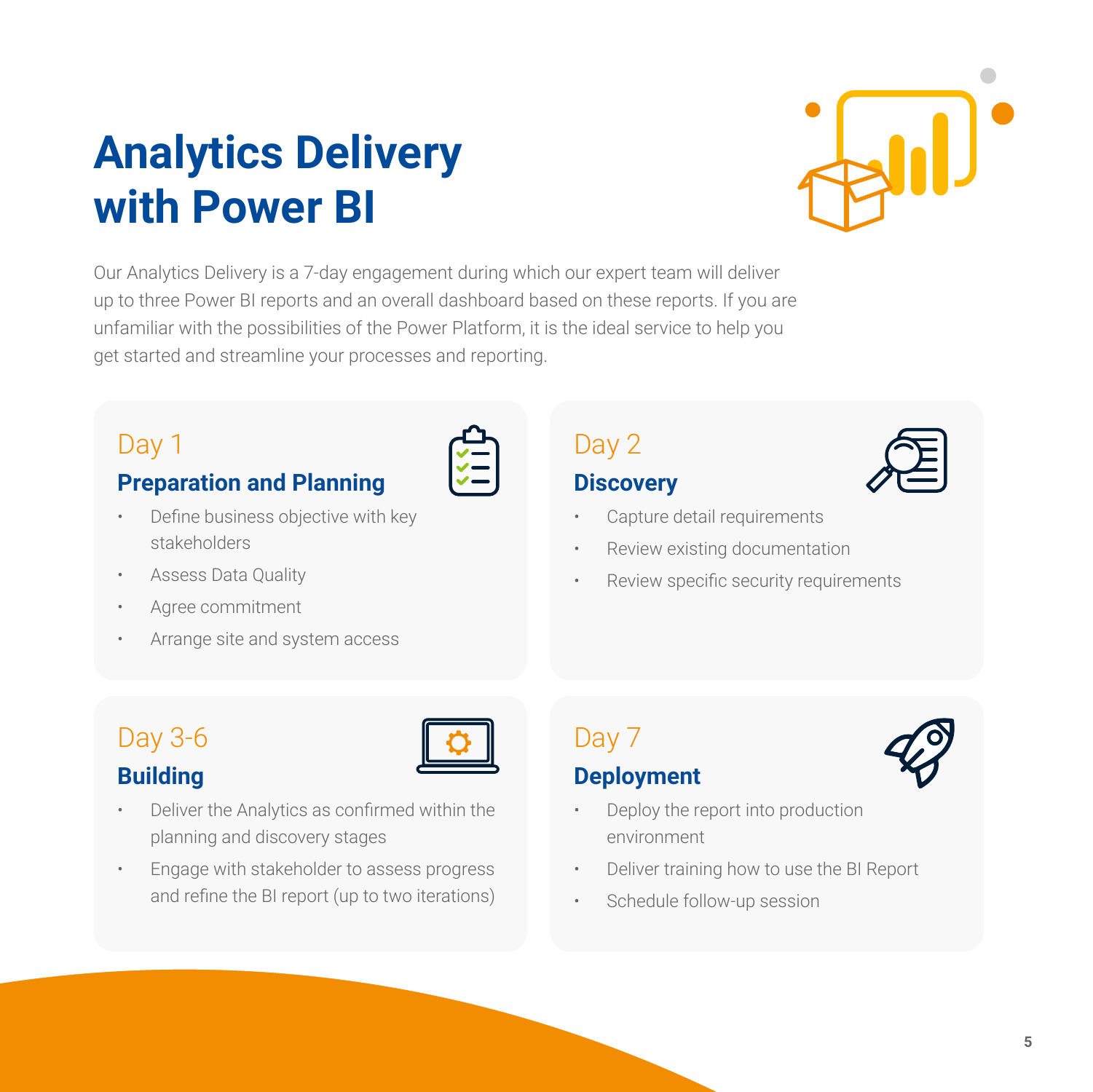## **Application Delivery with Power Apps**

Our Application Delivery is a 7-day engagement during which our expert team will deliver a Power App custom to your organisation and needs. If you are unfamiliar with Microsoft's Power Platform, it is the ideal service to help you get started and show you the customisation opportunities low code and no code development offer.

#### Day 1

#### **Preparation and Planning**

- Define business objective with key stakeholders
- Assess Data Quality
- Agree commitment
- Arrange site and system access

### Day 2

#### **Discovery**

- Capture detail requirements
- Review existing documentation
- Review specific security requirements

### Day 3-6

#### **Building**

- Deliver the Application as confirmed within the planning and discovery stages
- Engage with stakeholder to assess progress and refine the Power App (up to one iteration)

#### Day 7 **Deployment**

- Deploy the Power App into production environment
- Deliver training how to use the Power App
- Schedule follow-up session





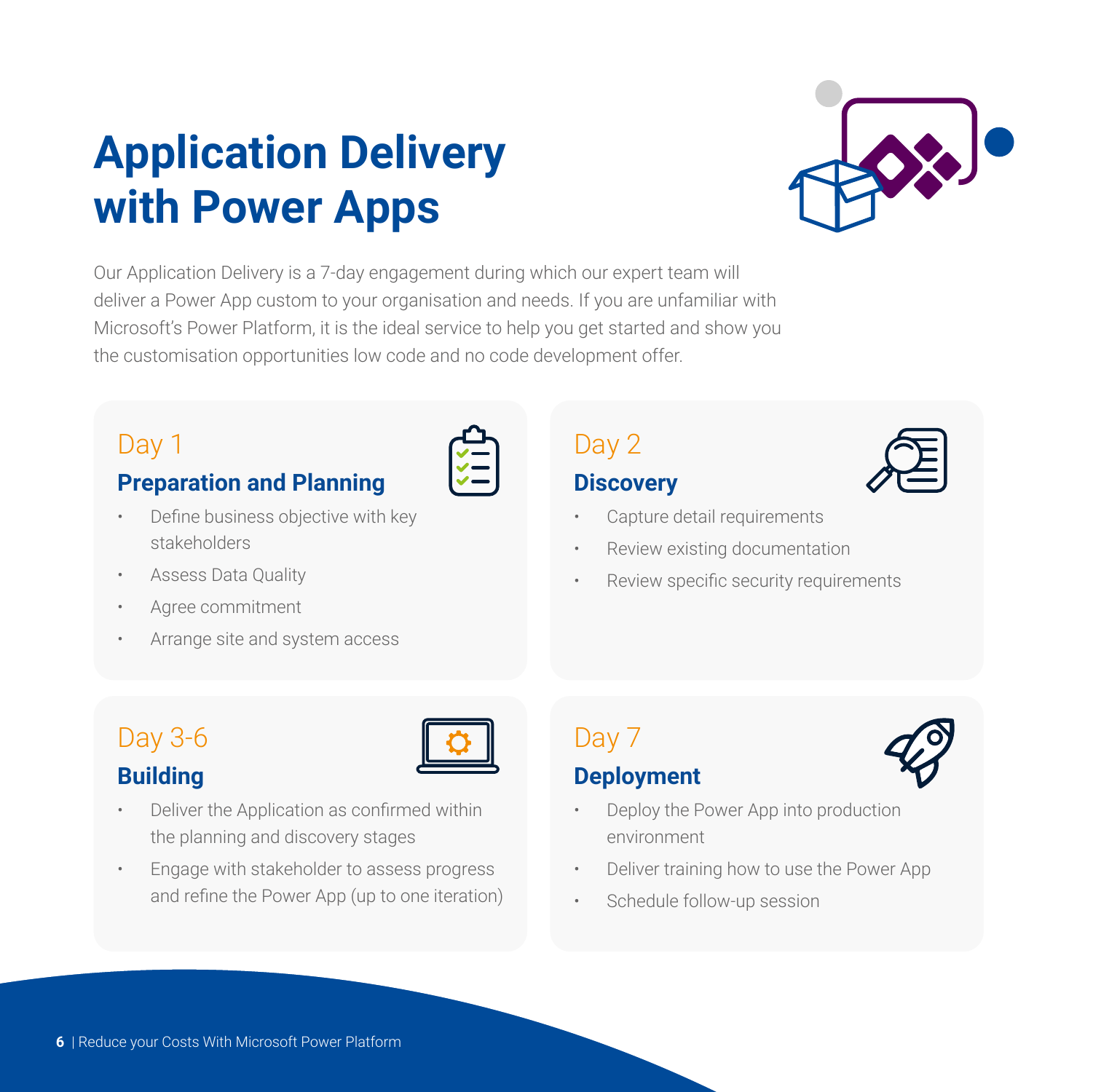## **Automation Delivery with Power Automate**



Our Automation Delivery is a 7-day engagement during which our expert team will deliver an Automation allowing you to streamline repetitive digital tasks and boost productivity. If you are unfamiliar with Microsoft's Power Platform, this is the ideal way to start empowering your employees to focus on the real business opportunities.

#### Day 1

#### **Preparation and Planning**

- Define business objective with key stakeholders
- Assess Data Quality
- Agree commitment
- Arrange site and system access

#### **Discovery**

Day 2

- Capture detail requirements
- Review existing documentation
- Review specific security requirements

#### Day 3-6 **Building**



- Deliver the Automation as confirmed within the planning and discovery stages
- Engage with stakeholder to assess progress and refine the Automation (up to one iteration)

#### Day 7 **Deployment**



- Deploy the Automation into production environment
- Deliver training how to use the Automation
- Schedule follow-up session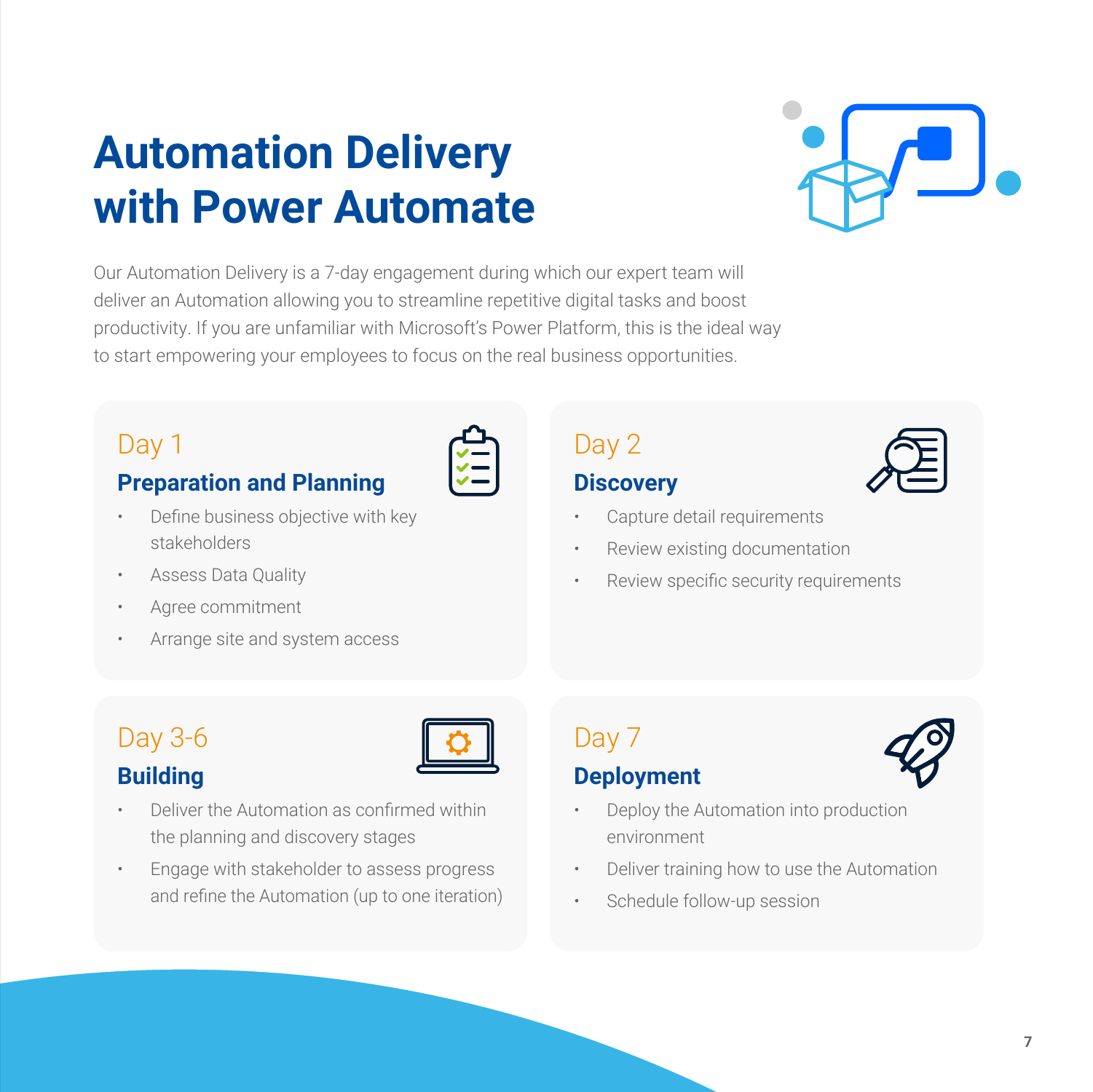## **Pricing**





**Application Delivery £5,000**



### **Bundles**

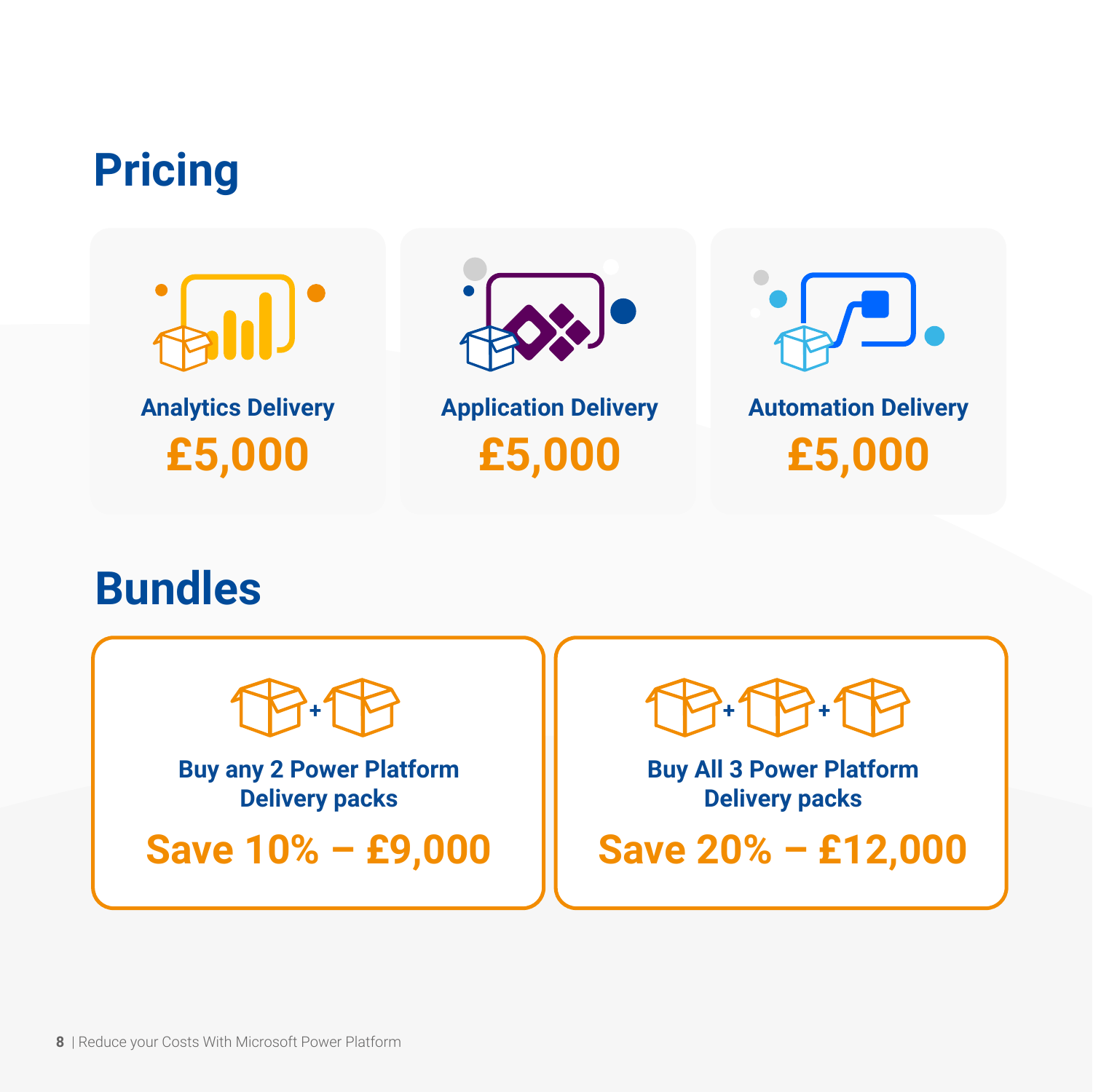## **Chess is a Gold accredited Microsoft partner**

We are on the Microsoft Technology Adoption Program (TAP) which allows our technical architects and solution specialists to work together with Microsoft on new features, advise on new developments and be the first to test the new releases.



Microsoft

Gold Small and Midmarket Cloud Solutions **Gold Cloud Productivity Gold Datacenter Gold Cloud Customer Relationship Management Gold Cloud Platform** Silver Collaboration and Content

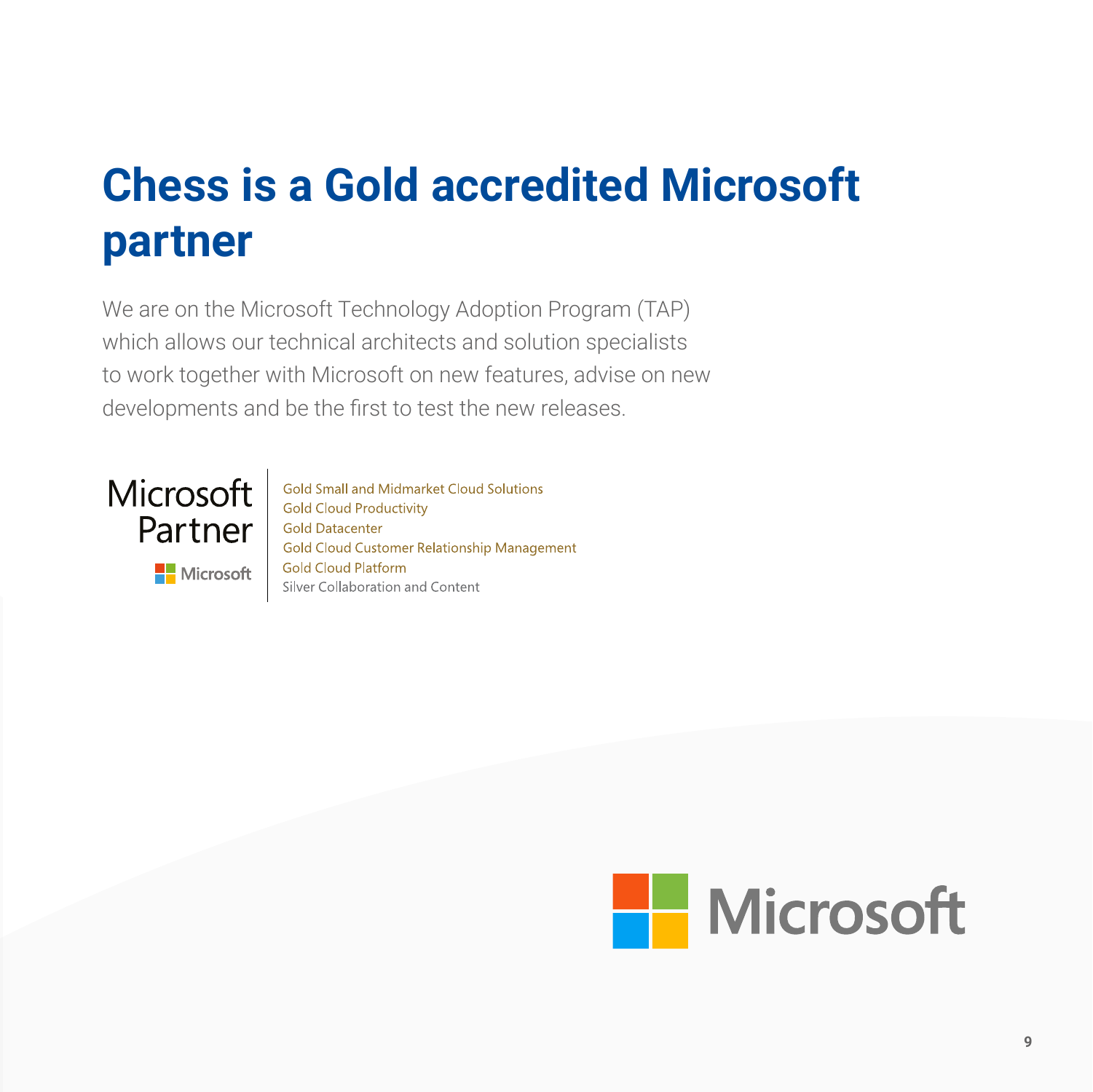# **About chess**

Chess is one of the UK's leading independent and trusted technology service providers, employing 480 skilled people across 6 UK sites, supporting a wide range of organisations.

By leveraging world-class technology, Chess helps you to connect your people, protect your data, grow your business, reduce your costs and work better together, which means your business, your people and your customers can thrive.

At Chess, we're passionate about our unique culture and our continuous investment in our people to be industry experts. We're extremely proud that our people voted us No.1 in 'The Sunday Times 100 Best Companies to Work for' list 2018, and we continue to celebrate more than ten years in the top 100.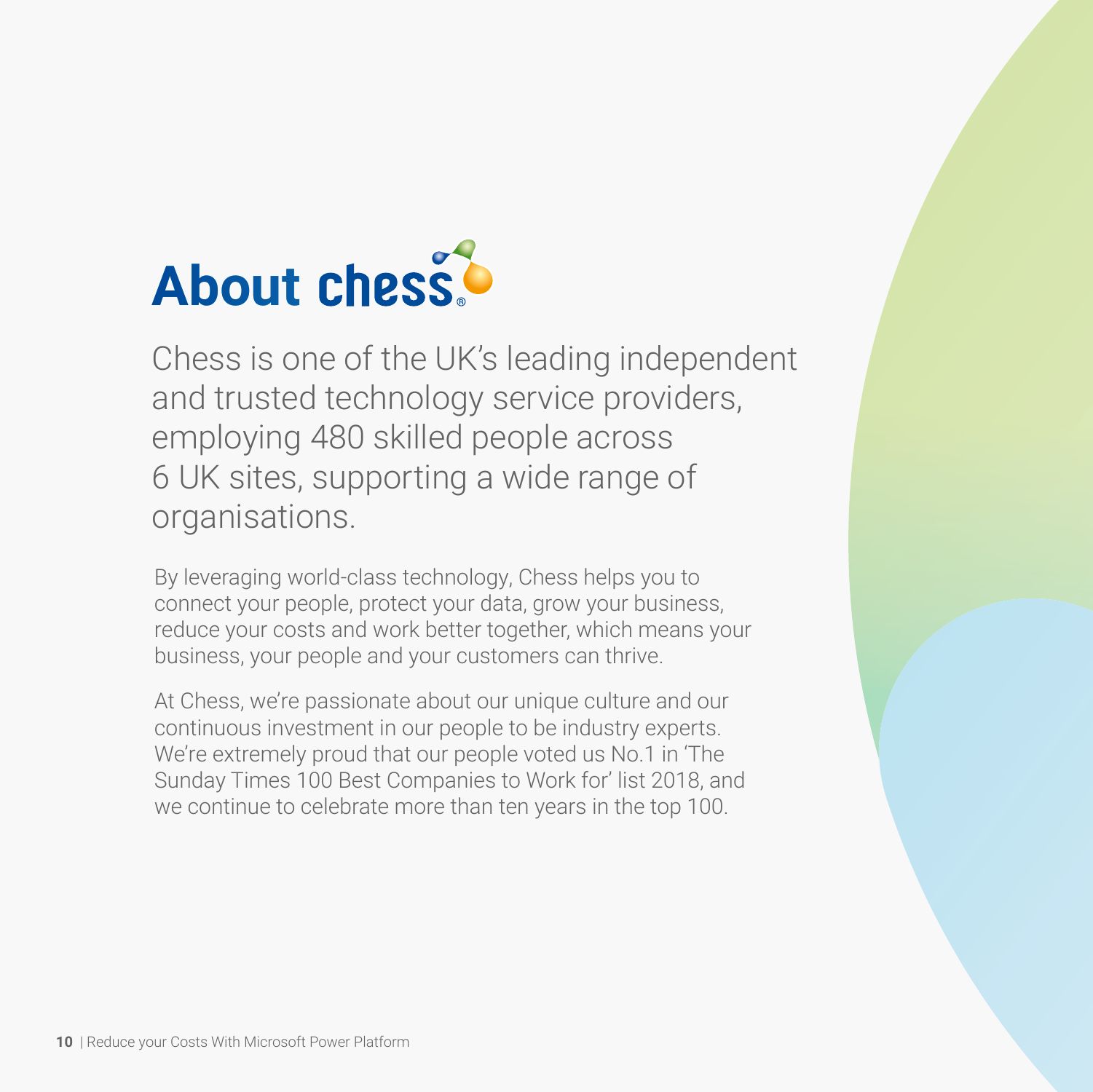